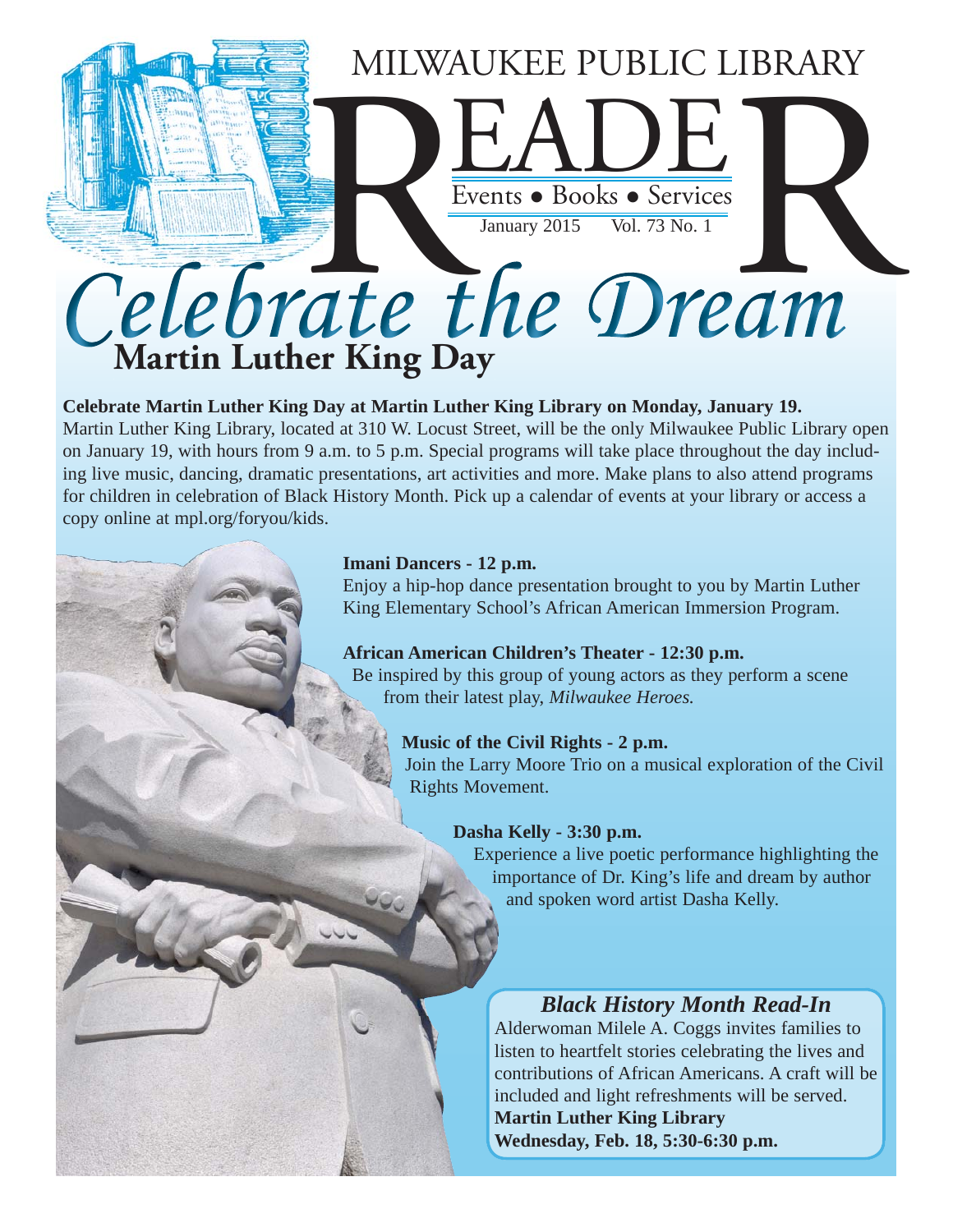#### FROM THE



## DIRECTOR \_\_ PAULA A. KIELY IBRARY **ray chi**



You may have seen or read some of the wonderful coverage we received on the November 22 grand opening of our new East Branch. It was a wonderful day and an important part of library history. We were thrilled to see nearly 2,000 people

excited about a new library in their community. If you were unable to join us, I hope you'll visit the new East Branch soon.

But we're not resting on our laurels. With the start of the new year we look forward to the development of two new facilities replacing the Forest Home and Mill Road libraries.

We held our first community meeting on the new Forest Home library on December 2 and the first community meeting on the new Mill Road library on December 9. More news on these projects will be coming this year.

When we adopted our new strategic plan, MPL 2020, our vision was to "establish MPL as an anchor institution that helps build healthy families and vibrant neighborhoods – the foundation of a strong Milwaukee."

Creating these new libraries is an important step towards fulfilling that vision. We want to build libraries that become a Third Place, a community gathering place, that fosters community dialog and development through programs and services.

And from the looks on the faces of those who attended the grand opening of the East Branch, that's what our customers want, too. They want to feel connected to their neighborhood and their community by embracing and taking pride in their library.

While keeping abreast of changes in technology and the way people use information to feed the mind, we've continued to put emphasis on feeding the soul as well through inspired public art, repurposed materials, and holding to our tradition of providing a space for our customers to read, learn and connect.

aula

## **East Branch Public Art**

**EXECUTE:**<br>
Ray Chi, one of the artists who contributed to the public art adorning the new East Branch, will discuss his sculptures on **Saturday, January 31 from 2-3:30 p.m. at the East Branch.**

Chi is a Mary Nohl Fellowship recipient whose work varies greatly from furniture and film to public art. His commission for the East Branch consisted of three distinct sculptural interventions situated around the library exterior.

Rack begins as a typical row of steel bike racks which leap and transform into a perfect circle. Serpent is a living, growing sculpture made from Corten steel and planted with grass and a variety of sedums. Boulder (to be installed in spring) will take material and external cues from the concrete floor surface and respond directly to the architectural conditions of the library entrance.



A resident of Milwaukee for more than 16 years, Chi considers the East Branch to be "his library." He is currently an associate lecturer at the University of Wisconsin-Milwaukee.

*The art of kathryn e. martin will be presented by the artist on Saturday, March 28 from 1-3 p.m. at the East Branch.* 

*photo by Scott Paulus*



**Vision:** The Milwaukee Public Library is an anchor institution that helps build healthy families and vibrant neighborhoods – the foundation of a strong Milwaukee. **Mission:** Inspiration starts here – we help people read, learn, and connect.

Library Director ............................................................ Paula A. Kiely Board of Trustees .......................................................... John Gurda, president; Michele Bria, vice president; Supv. Theodore Lipscomb, financial secretary; Denise Callaway; Ald. Milele Coggs; Sharon Cook; Ald. Ashanti Hamilton; Ald. Nik Kovac; Chris Layden; Joan Prince; Dir. Mark Sain MPL Foundation Board of Directors President ............ Arthur Harrington

Friends of the Milwaukee Public Library President .... Marsha Huff

The Reader is published ten times per year by the Milwaukee Public Library to celebrate reading and share news about books, library services and events. The Reader is mailed to members of the Friends of the Milwaukee Public Library, distributed free at library locations and available at www.mpl.org. Call (414) 286-3572 or send

an e-mail with questions or comments to mailbox@mpl.org

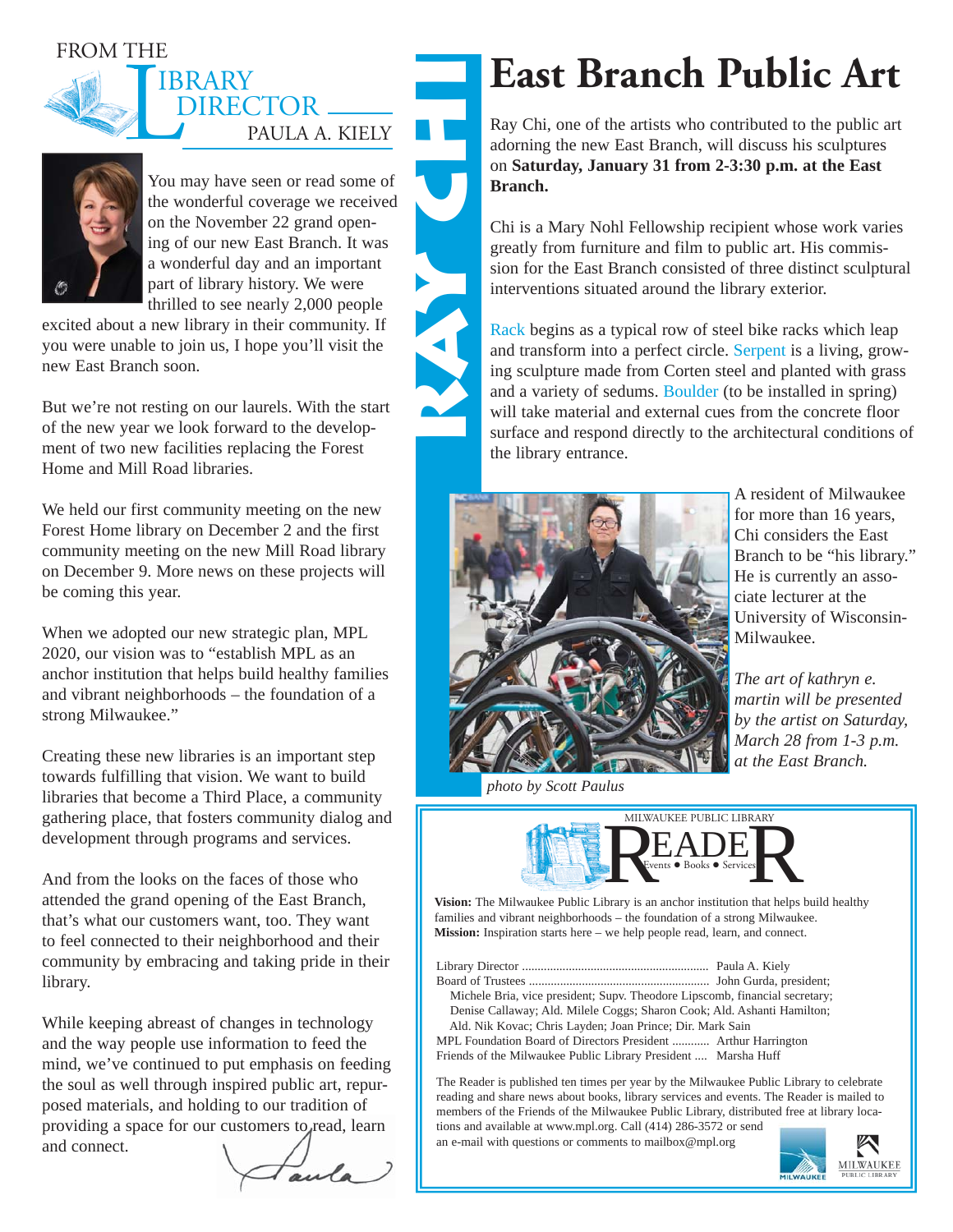

### *A Message from the MPL Foundation*



**With the generous support of our donors and the Friends of the Milwaukee Public Library, the MPL Foundation had one of the best years in its 26-year history in 2014.**

**Some of our highlights include: the Benjamin Franklin Award Celebration honoring Dr. Mary Kellner and the Faye McBeath Foundation raised more than \$600,000, the Jeff Cirillo Charity Golf Classic raised \$20,000 for Summer Reading, and our Milwaukee Public Library East Branch campaign raised more than \$130,000 to date to support artwork, programming, and prominent features of the new building such as the fireplace and the children's room.** 

**We are also looking ahead to a promising 2015. Planning is already underway for many exciting initiatives at MPL: the Tippecanoe branch library will be remodeled this year, MPL will host an interactive exhibit commemorating the 50th anniversary of Maurice Sendak's Where the Wild Things Are, and we will continue expanding service of the Summer Reading and Ready to Read with Books2Go programs in innovative ways to reach even more children in Milwaukee.** 

**2015 promises to be busy and exciting with great author events, family programming, and new community partnerships, and we hope that you will be part of another wonderful year at MPL.**

**Thank you for all that you do!**

*Photos (top) Mark Hines photographer (bottom) Scott Paulus photographer*

### **Make a Difference for Your Library**

The Friends of the Milwaukee Public Library advocate for libraries, literacy, and lifelong learning through annual memberships. To join the Friends or renew your membership, please visit www.mpl.org and click on "Support the Library" or call (414) 286-8720.

Tours of historic Central Library are free and open to the public Saturdays at 1:30 p.m. To schedule a special tour or to learn about becoming a tour guide, please call (414) 286-TOUR.



**Spring Sale:** Saturday, March 7, 9 a.m.-4 p.m. Central Library, 814 W. Wisconsin Ave., Meeting Room 1

Featuring a large selection of used books, books on tape, magazines, comics, sheet music, children's books and more. All proceeds from this sale benefit the Milwaukee Public Library. Friends members may enter sales 30 minutes before the public with current membership card. Please use the Eighth Street entrance and present your card.

**There will be a 1/2 price sale in the Bookseller Used Book Store during the sale.**

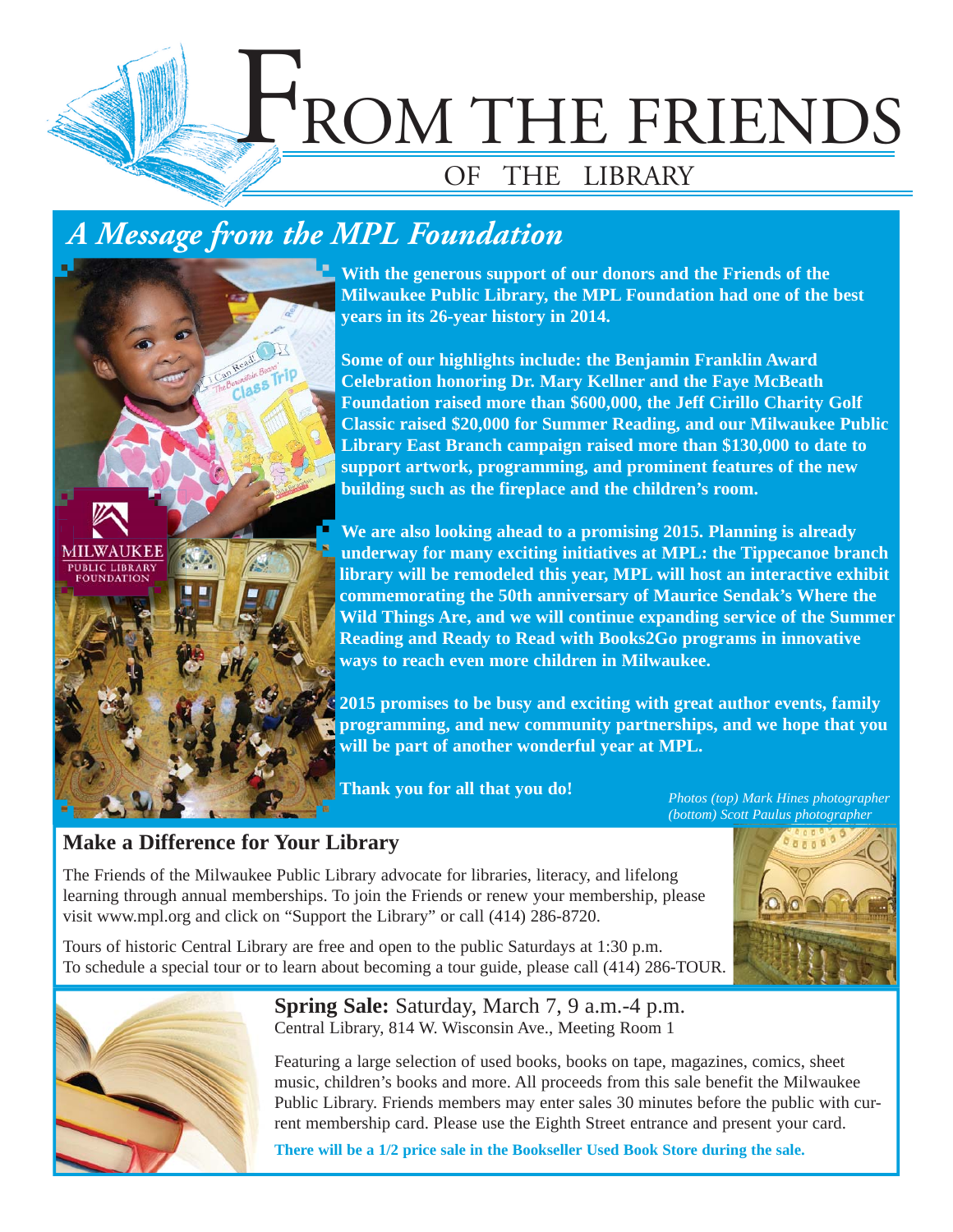

**First Frost** by Sarah Addison Allen. Romance. 2015.



First Frost picks up ten years after the F eventful summer at Waverley mansion told e in *Garden Spells*. The story of Claire, with her gift for cooking food that can mend a h broken heart, and Sydney, who creates hair-b styles that spark true love with the flip of a curl, continues. An old man appears with a beat-up suitcase and stories to tell; stories b

[that could change the lives of the Waverley women forever.](https://encore.mcfls.org/iii/encore/record/C__Rb3787373) 

**West of Sunset** by Stewart O'Nan. Fiction. 2015.



The Golden Age of Hollywood is brought to life in this novel inspired by F. Scott Fitzgerald's last years. Romantic intrigue is mixed with a cast including Humphrey Bogart, Ernest Hemingway and Dorothy [Parker. Fitzgerald falls in love with gossip](https://encore.mcfls.org/iii/encore/record/C__Rb3787375)  columnist Sheilah Graham, starts writing *The Last Tycoon* and tries to maintain a

semblance of family life.

#### **The Rosie Effect** by Graeme Simsion. Fiction. 2015.



Rosie and Don are back! In this sequel to *The Rosie Project*, Don Tillman is coping with the complications of marriage by finding ways to manage their lives with maximum efficiency. Things are going smoothly until he's confronted by his wife Rosie's announcement… that she is pregnant.

Comic exploits follow as he sets about learning the pro-Comic exploits[tocols of becoming a father while helping his best friend](https://encore.mcfls.org/iii/encore/record/C__Rb3785912)  reconcile with his wife.

**The Family Business 3** by Carl Weber with Treasure



Hernandez. Fiction. 2015. Wherever the wealthy Duncan family goes, drama follows. They've earned their money through a Queens, NY car dealership (and a few less savory sources), and here their jaw-dropping story continues. After a long stretch in prison, Vegas Duncan agrees to surrender the family

business to his younger brother. At the same time he battles his judgmental mother and a mysterious rival who attacks his older brother.

#### **Winter at the Door** by Sarah Graves. Mystery. 2015.



Lizzie Snow is a big-city cop taking over as police chief in remote northern Maine. Freak accidents and suicides have left many dead – all former local cops. The people in town know better than to share [anything with an outsider. When a blizzard](https://encore.mcfls.org/iii/encore/record/C__Rb3787372)  swallows the town, and a child goes missing, Lizzie is forced into a showdown that

could leave behind the stain of blood.

#### **The Magician's Lie** by Greer Macallister. Fiction. 2015.



The Amazing Arden, a female magician at the turn of the 20th century, is known for sawing a man in half on stage, until one night, when she exchanges her saw for a fire ax. Later, her husband is found dead beneath the stage and many believe [it wasn't just a new version of the illusion,](https://encore.mcfls.org/iii/encore/record/C__Rb3775861)  but a cold blooded murder.

#### **The Mime Order** by Samantha Shannon. Science Fiction. 2015.



Welcome back to Scion in this sequel to *The Bone Season.* Paige has escaped the brutal penal colony, but is now the most wanted person in London. The clairvoyant community is split with bitterness and dark secrets while Jaxon and his Seven Seals prepare to take center stage. But where is

Warden? And why are the Rephaim emerging?

#### **Etta and Otto and Russell and James** by Emma Hooper. Fiction. 2015.



Eighty-two year old Etta has never seen the ocean. So she grabs a rifle and some chocolate and starts walking from rural Canada eastward to the coast. Otto, her husband, wakes to a note on the kitchen table; he has seen the ocean, so he understands. Russell has always loved Etta and wants to go after

[her. And James, well, you have to read the book to meet](https://encore.mcfls.org/iii/encore/record/C__Rb3775556)  him and understand his role in this astounding journey.

*Contributed by Central Library fiction selector, librarian Jackie Potratz.*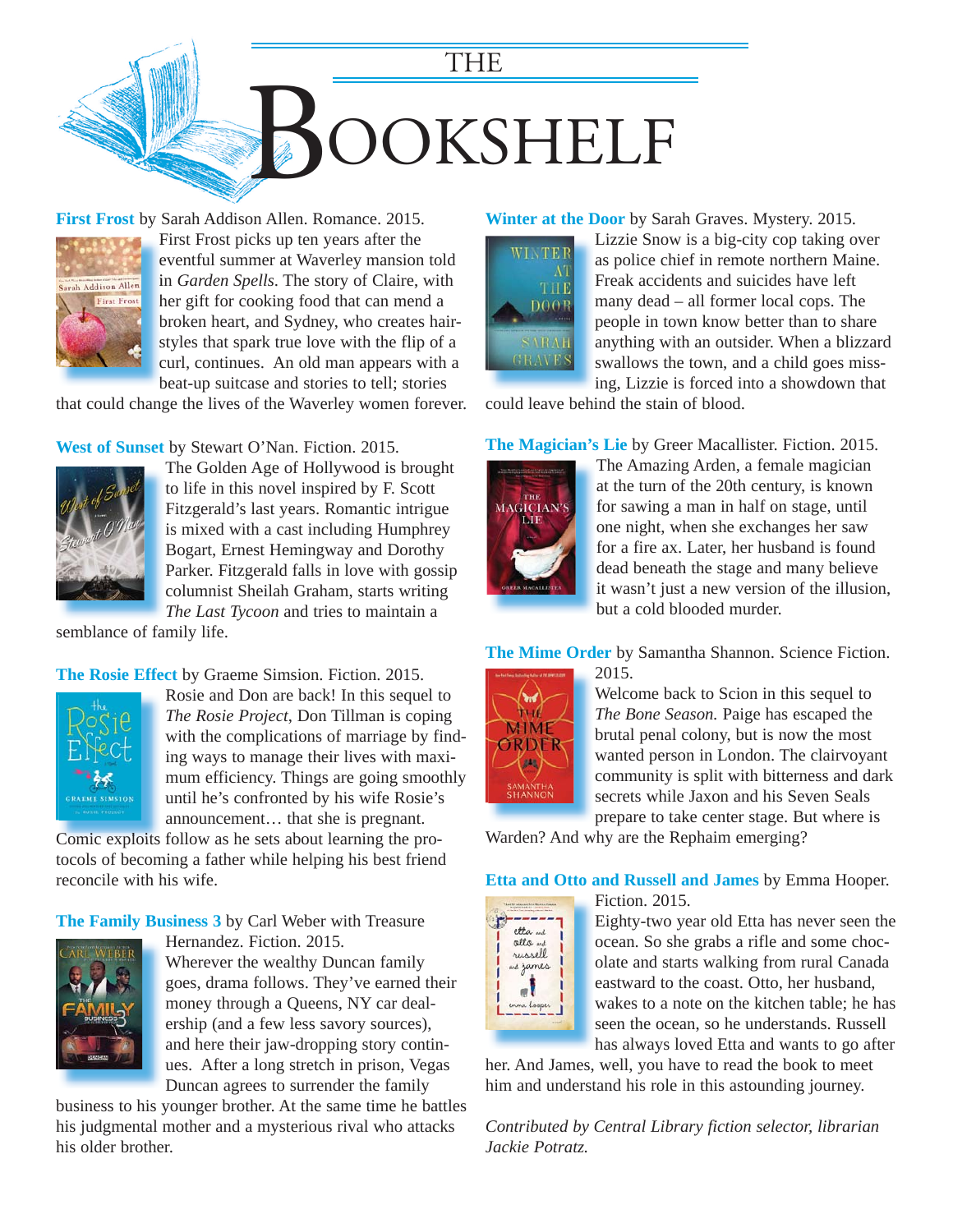# HILDREN'S ROOM

Ring in the New Year with reading and make it part of your family's daily routine in 2015. Aside from being both fun and entertaining, reading is a lifelong habit that has many benefits. Reading and enjoying a book together as a family is a great way to encourage this habit for children. The family can curl up with a charming story, take an adventure, or explore the world through a book. Reading is one of the most vital skills for success and lifelong learning, making it a winning resolution. Check out a book for free from your Milwaukee Public Library and resolve to make reading as a family a resolution to keep.

**100 Things that Make Me Happy** by Amy Schwartz.



PIC SCHWART. (Ages 3-8). Rhyming text highlights 100 everyday things that make preschoolers happy. [This charming read is a reminder for all](https://encore.mcfls.org/iii/encore/record/C__Rb3774163)  to appreciate the little things in life.

#### **Ivan: The Remarkable True Story of the Shopping Mall**



**Gorilla** by Katherine Applegate; illustrated by Brian G. Karas. 599.884 A648. (Ages 5-10). The true story of Ivan, the inspiration behind Applegate's Newbery-winning b book *The One and Only Ivan*, is shared b

in simple yet dramatic text and illustrations. End notes [offer additional information. This book will move readers](https://encore.mcfls.org/iii/encore/record/C__Rb3762357)  and inspire further reading.

**The World According to Musk Ox** by Erin Cabatingan;



illustrated by Matthew Myers. i PIC CABATIN. (Ages 5-9). A high-spirited musk ox is taken on an A [exploration of the seven continents by his](https://encore.mcfls.org/iii/encore/record/C__Rb3777200)  e bad-tempered friend Zebra in this laugh-b out-loud adventure.

#### **[Creature Features: Twenty-five Animals Explain Why](https://encore.mcfls.org/iii/encore/record/C__Rb3778407)**



**They Look the Way They Do** by Robin Page & Steve Jenkins. 571.31 J528. (Ages 5-9). Find out why strange animals look the way they do – straight from the source! Hilarious interviews with some of the world's most misunderstood creatures will give kids the fascinating facts.

#### **[Lives of the Explorers: Discoveries, Disasters \(And](https://encore.mcfls.org/iii/encore/record/C__Rb3764454)  What the Neighbors Thought)** by **LIVES = EXPLORERS**



Kathleen Krull; illustrated by Kathryn Hewitt. 910.922 K944. (Ages 8-13). The latest in Krull & Hewitt's *Lives of…*series brings to life the explorations, achievements, and unique characteristics of some of the most significant explorers throughout history.

#### **Winter Bees & Other Poems of the Cold** by Joyce



Sidman; illustrated by Rick Allen. 811.54 S566WB. (Ages 5-10). The wonderfully visual poems and richly textured illustrations create a breathtaking book exploring creatures band objects in winter. The factual infor-

[mation included with each poem makes this a book worth](https://encore.mcfls.org/iii/encore/record/C__Rb3782811)  sharing.

**Emma and the Blue Genie** by Cornelia Funke; translated



by Oliver Latsch; illustrated by Kerstin Meyer. INT FUNKE. (Ages 7-10). [After Emma frees a genie from his bottle](https://encore.mcfls.org/iii/encore/record/C__Rb3767551)  prison, they set out to recover his magic ring which has been taken by a wicked genie.

#### **Nuts to You** by Lynne Rae Perkins. FIC PERKINS.



(Ages 8-12).

[The adventure begins for a squirrel named](https://encore.mcfls.org/iii/encore/record/C__Rb3764084)  Jeb when a hawk carries him off in his talons. What happens next is a tale of friendship and a survival journey in the forest.